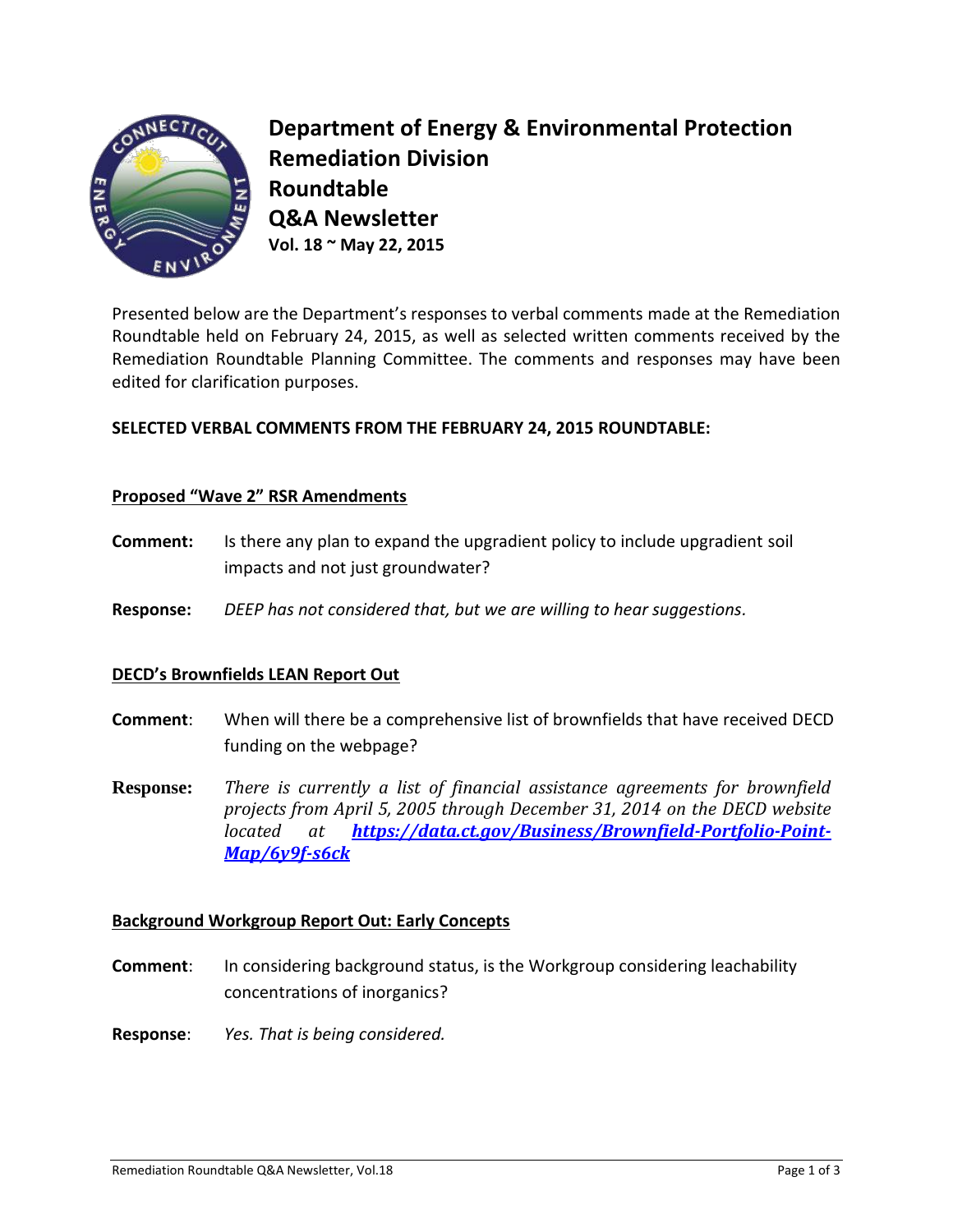### **General Question and Answer**

- **Comment**: What is the status of the revisions to the No Audit letter?
- **Response:** *The No Audit Letter has been slightly modified for clarification purposes, as requested.*

#### **SELECTED WRITTEN QUESTIONS:**

**Comment:** DEEP has approved the use of ETPH, VPH, EPH and APH analytical methods and associated criteria as an additional polluting substance (APS) to characterize petroleum releases. For example, based on DEEP's latest guidance posted on the [Analytical Methods Used to Characterize Petroleum Releases webpage,](http://www.ct.gov/deep/cwp/view.asp?a=2715&q=324956&deepNav_GID=1626) the following three analytical suites are suggested to characterize a gasoline release in a GB Area:

Option 1: VPH Carbon Ranges and target compounds;

Option 2: VPH Carbon Ranges and EPA Method 8260 (target compounds); **or**

Option 3: EPA Method 8260 (target compounds)

If the three analytical method suites listed above are acceptable to DEEP for assessing gasoline contamination are these methods and the results interchangeable?

**Response:** *All the methods are options for characterizing a gasoline release in a GB Area where the release is not potentially impacting a water supply well. It is also important to include other analytical methods, as needed, based on the conceptual site model to evaluate additives and volatile organic compounds when the release may be impacting a water supply well.* 

> *Analytical results in some cases are not comparable because of the differences in the analytical methods and the associated results. For example, if you choose to use EPA Method 8260 alone to characterize a site with a release of petroleum, some compounds will be missed that would be reported by the VPH Method (carbon ranges and target compounds). More comprehensive information about the types and quantity of petroleum will be reported using the VPH method. Please refer to th[e Analytical Methods Used to Characterize Petroleum Releases webpage](http://www.ct.gov/deep/cwp/view.asp?a=2715&q=324956&deepNav_GID=1626) for additional guidance.*